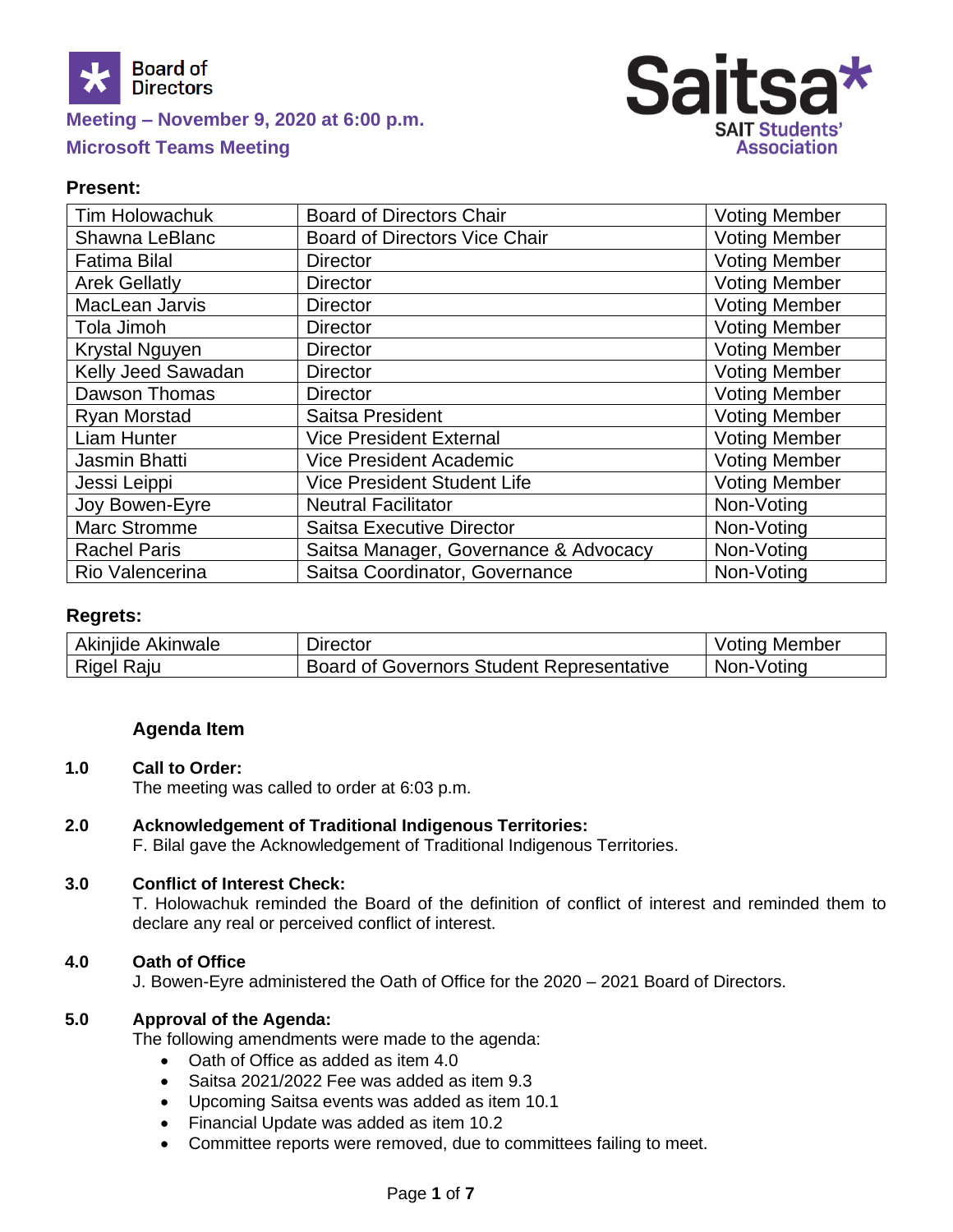



To approve the agenda as amended.

**T. Holowachuk/F. Bilal Motion Carries**

**SAIT Students' Association** 

Sai

*The amended agenda was approved by unanimous consent.*

# **6.0 Adoption of Minutes:**

# **6.1 Regular Meeting of the Board from Oct. 5, 2020**

#### **Motion:**

To approve the minutes from the Oct. 5, 2020 Regular Meeting of the Board.

**T. Holowachuk/K. J. Sawadan 9-0-4 Motion Carries**

# **7.0 Individual Reports:**

## **7.1 President**

R. Morstad did not submit a report.

R. Morstad reported the following activities:

- Attended ASEC Advocacy week in Edmonton
- Worked to develop Health & Dental Opt-In Clause
- The EC began packing care packages
- Attended Board Orientation and Meetings, and SAIT Open House

## **7.2 Vice President Academic**

J. Bhatti's report is as submitted.

J. Bhatti was asked to elaborate on her meeting Avnish Mehta, an external strategic consultant for Saitsa. J. Bhatti provided a brief overview of what was discussed.

J. Bhatti was asked to elaborate on her meeting with Brad Donaldson regarding mandatory webcam usage and recording classrooms for students. J. Bhatti responded that recording was not mentioned and requested F. Bilal contact her later so she may bring these concerns to B. Donaldson.

## **7.3 Vice President External**

L. Hunter's report is as submitted.

L. Hunter highlighted the following activities:

- Attended ASEC Advocacy week
- CASA eAdvocacy month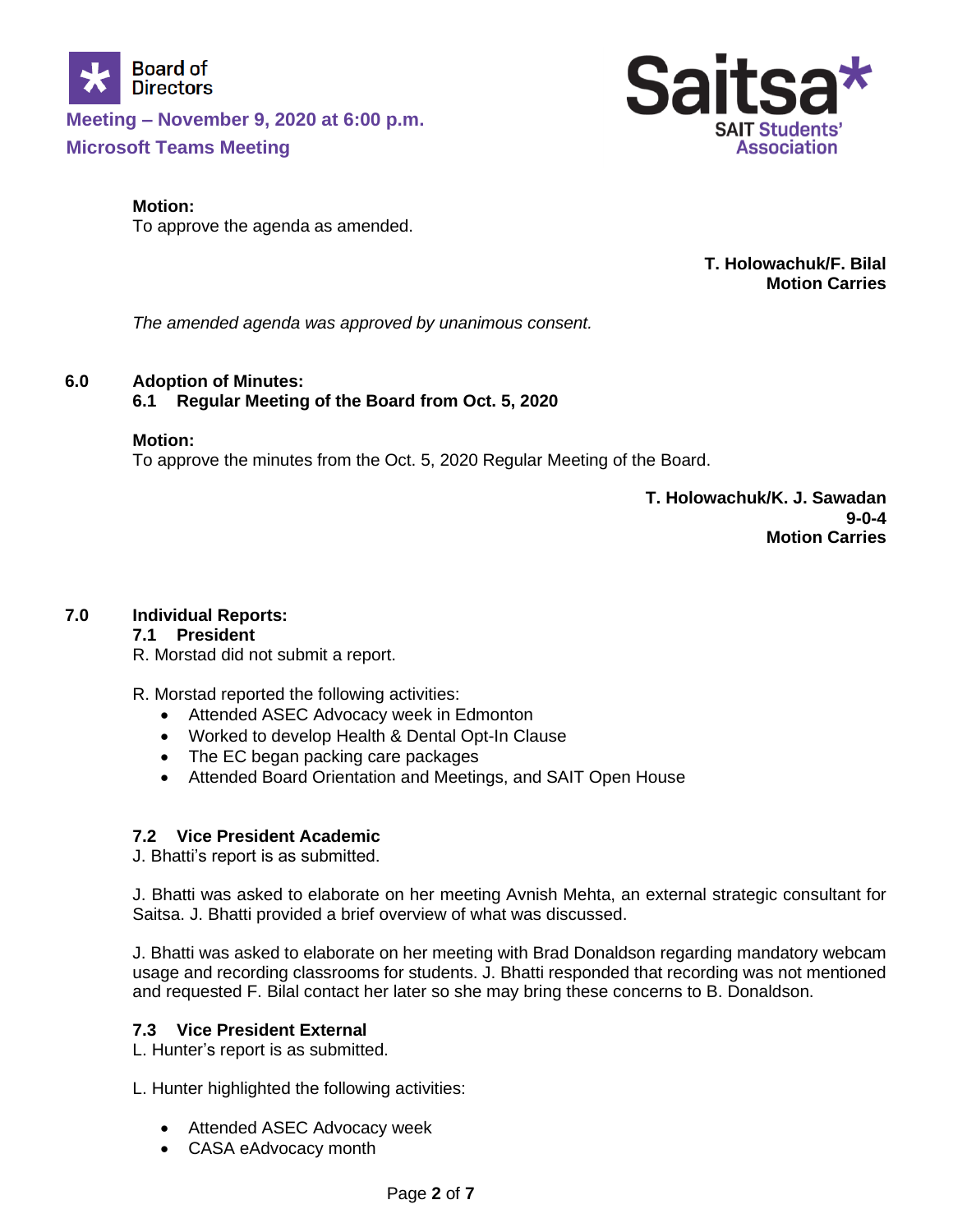

# **Meeting – November 9, 2020 at 6:00 p.m.**

# **Microsoft Teams Meeting**



- CSA Meet your Councillor event and sending meeting requests to various City of Calgary councillors regarding UPass advocacy.
- ASEC drafted letters to be sent to MLAs
- Launched the first episode of the Saitsa podcast the Asterisk

## **7.4 Vice President Student Life**

J. Leippi report is as submitted.

#### **8.0 Business Items:**

## **8.1 Saitsa Restricted Building Fee Deferral**

R. Morstad stated that the information received from the Governments of Alberta and Canada, as well as feedback received from students, indicate that students are struggling financially. The purpose of the deferral of the Building Fee is to suspend the fees collected by Saitsa members by 42% to ease financial burden.

R. Morstad indicated to the new Board members that this fee-suspension is a continuance of a decision of the previous Board, Saitsa will continue to evaluate whether or not to reestablish the fee every semester while COVID-19 continues to impact students.

A. Gellatly asked for a clarification of the definition of temporary waiver. R. Morstad responded that the deferral only applies to the Winter 2021 semester.

#### **Motion:**

WHEREAS The COVID-19 Pandemic has resulted in significant financial hardships for SAIT Students; and

WHEREAS In mid-May 2020 StatCan released survey statistics showing the significant impact that the Covid-19 Pandemic has had on Post-Secondary Students;

BE IT RESOLVED Saitsa implements a temporary waiver of the Saitsa Building Fee for the Winter 2021 Term.

> **R. Morstad/J. Leippi Motion Carries**

*The motion was approved by unanimous consent.*

## **8.2 Saitsa Health & Dental Opt-In**

R. Morstad explained the need for an Opt-In option for part-time and Apprentice Saitsa members. Saitsa Bylaw grants members the right to participate in the plan, and to bring Saitsa into compliance with its Bylaws all fee-paying members must be provided the option to participate in the Health & Dental plan. Consultations with Campus Trust and PBAS were made, and they recommended pricing for students to opt-in to Saitsa's Health & Dental plans.

R. Morstad was asked to clarify if this will be an annual rate. R. Morstad stated that it is.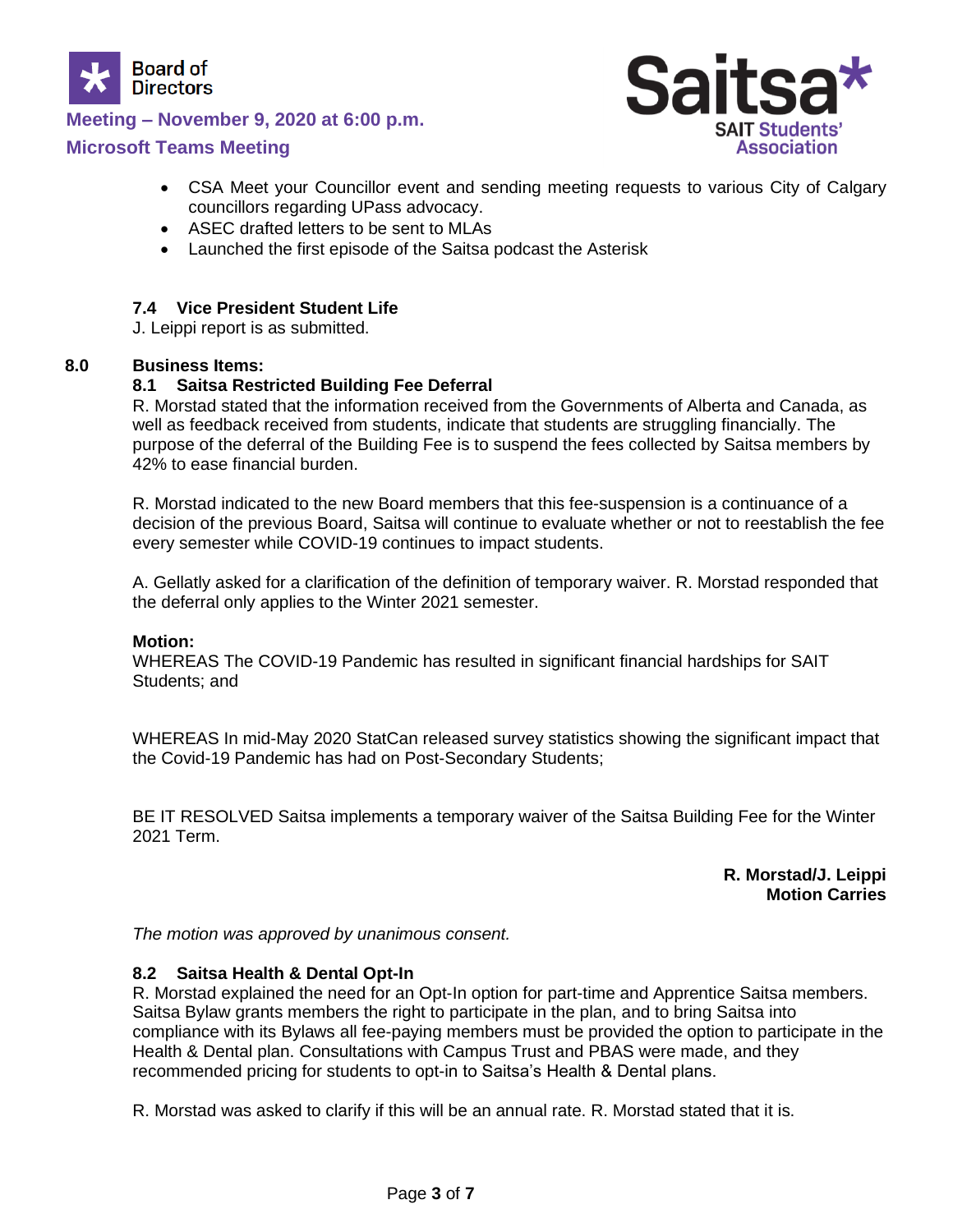

**Meeting – November 9, 2020 at 6:00 p.m.**

## **Microsoft Teams Meeting**



R. Morstad was asked why the rate was set higher for students to opt-in than for those who are automatically provided the plans. R. Morstad responded that the Health & Dental program coverage is dependent on money received and used. The fee will be reviewed at a later date to determine if the fee needs to be adjusted to accommodate students and the cost of providing coverage.

#### **Motion:**

WHEREAS Saitsa bylaw 3.2(e) states that Members of Saitsa have the right to participate in the Saitsa Health and Dental Plan if H&D fees are paid;

BE IT RESOLVED Saitsa offer an option to opt in to the Saitsa health and dental insurance plan to all Saitsa members who are not eligible for the health and dental plan as a full-time credit student. The price for this option will be set at double the current rate each for both the health fee and the dental fee. Total as of November 2020 will be \$244 for the health plan, and \$260 for the dental plan.

> **R. Morstad/T. Jimoh Motion Carries**

*The motion was approved by unanimous consent.*

*ACTION: The Board tasks M. Stromme to gather information from SAIT regarding how fees will be collected and distributed to Saitsa's Health & Dental program, and to update the Board as information becomes available.* 

#### **8.3 Saitsa Fees for 2020-2021**

M. Stromme explained that SAIT's fiscal year has changed, and now requires Saitsa to approve its membership fee earlier than usual. M. Stromme provided information on Saitsa's current financial position and projections.

#### **Motion:**

WHEREAS the decision to set the 2021/2022 academic year's Saitsa fee schedule is required earlier than normal due to a change in SAIT's fiscal year;

BE IT RESOLVED THAT the Saitsa fee remain the same as the 2020/2021 academic year fee schedule as approved on the February 3rd, 2020 meeting of the Board

> **T. Holowachuk/R. Morstad Motion Tabled**

**Motion:** To table item 8.3.

> **S. LeBlanc/D. Thomas Motion Carries**

*The motion was approved by unanimous consent.*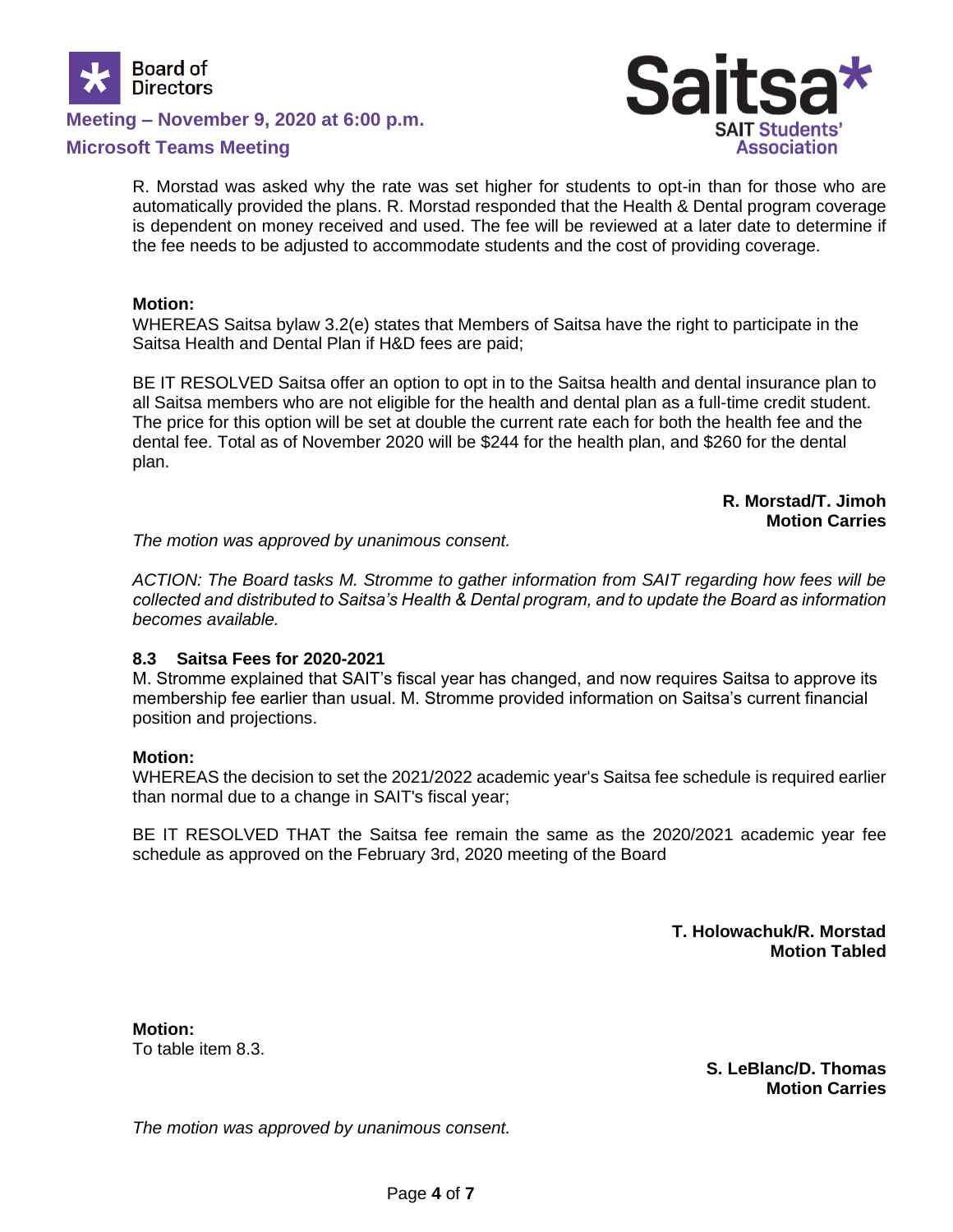



*ACTION: The Board tasks the Finance Committee to discuss and provide a recommendation for the 2021-2022 Saitsa Fee.*

## **8.4 Board of Directors Vacancies**

R. Paris informed the Board that there are two vacancies due to a lack of candidates in the 2020 Board of Directors Election. The Board may decide to fill the vacancies or leave them vacant. The board may fill the vacancies via an appointment process, or through byelection.

## **Motion:**

To fill the vacant seats on the Board by appointment process.

# **S. LeBlanc/D. Thomas Motion Carries**

*The motion was approved by unanimous consent.*

R. Paris stated she will be in communication with S. LeBlanc, the nominations committee, and Saitsa Marketing and Communications to initiate the appointment process.

#### **8.5 Standing Committee Appointments**

R. Paris outlined the standing committees of the Board, their obligations, and their requirements. Directors must sit on at least one committee.

*ACTION: Directors and Executive Council members are to complete the presented Committee form by midnight on Sunday, November 15th .* 

## **8.6 2020 BOD Election Report**

R. Paris presented the 2020 Board of Directors Election report, as prepared by Saitsa's Chief Returning Officer, Ilene Burns. The CRO notes that the election was successful overall, despite a lower voter turnout than previous years.

#### **Motion:**

To ratify the 2020 Board of Directors Election Report as presented.

## **R. Morstad/S. LeBlanc Motion Carries**

*The motion was approved by unanimous consent.*

## **9.0 Information**/**Discussion:**

## **9.1 Upcoming Saitsa Events**

R. Valencerina and R. Paris presented upcoming Saitsa events and Board activities.

## **9.2 Saitsa Financials**

M. Stromme presented information and documents regarding Saitsa's financial position to the Board.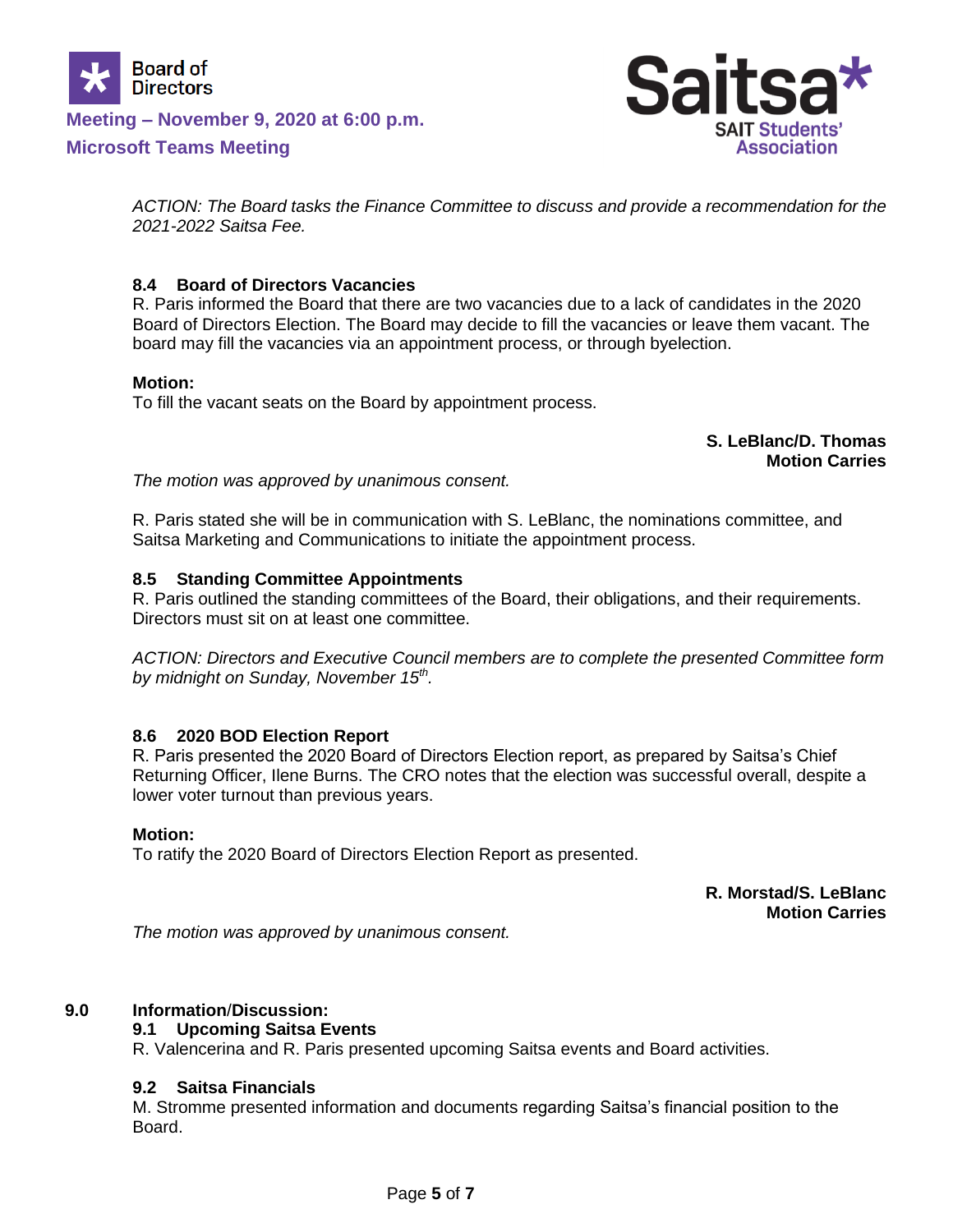



#### **9.3 ED Report**

M. Stromme reminded the Board that there is a Special Meeting scheduled for November 30<sup>th</sup>, 2020. M. Stromme will be distributing documents to the Board for them to review prior to the meeting.

Report is as presented.

#### **9.4 In-Camera**

**Motion:** To move In-Camera.

> **T. Holowachuk/S. LeBlanc Motion Carries**

*The motion was approved by unanimous consent.*

*The meeting moved In-Camera at 8:26 p.m.*

#### **Motion:**

To move In-Camera with M. Stromme and J. Bowen-Eyre, and without staff.

**T. Holowachuk/S. LeBlanc Motion Carries**

*The motion was approved by unanimous consent.*

*R. Paris and R. Valencerina left the meeting at 8:28 p.m.*

*M. Stromme left the meeting at 9:05 p.m.*

*J. Bowen-Eyre left the meeting at 9:09 p.m.*

#### **Motion:**

To move Ex-Camera.

**T. Holowachuk/L. Hunter Motion Carries**

*The motion was approved by unanimous consent.*

*ACTION: The Board directs M. Stromme to include a stronger advocacy focus in the budget expected to be tabled in Dec 2020.*

# **10.0 Questions/Adjournment: Motion:**

To adjourn the meeting.